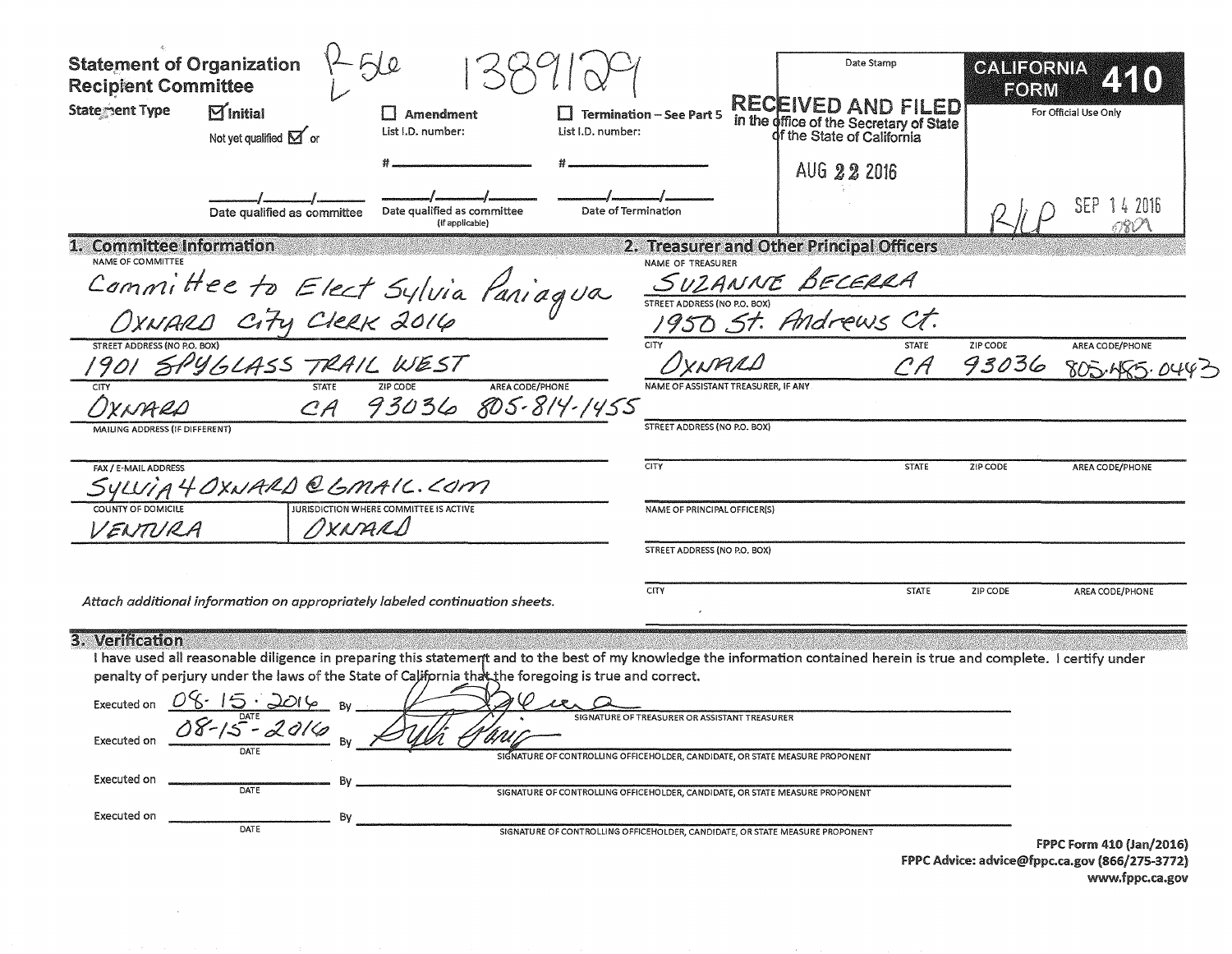# **Statement of Organization Recipient Committee**

**INSTRUCTIONS ON REVERSE** 

CALIFORNIA ETO) EORM

Page 2

**COMMITTEE NAME** Committee to Elect Sylvia Paniagua Oxward City Llerx-2016

. All committees must list the financial institution where the campaign bank account is located.

| NAME OF FINANCIAL INSTITUTION                          | AREA CODE/PHONE | <b>BANK ACCOUNT NUMBER</b> |          |  |
|--------------------------------------------------------|-----------------|----------------------------|----------|--|
|                                                        |                 |                            |          |  |
| ADDRESS<br>w                                           | CITY            | <b>STATE</b>               | ZIP CODE |  |
| $-$ Ulangar                                            | حلحه            |                            |          |  |
| 4. Tyne of Committee, Complete the applicable sections |                 |                            |          |  |

**Controlled Committee** 

- List the name of each controlling officeholder, candidate, or state measure proponent. If candidate or officeholder controlled, also list the elective office sought or held, and district number, if any, and the year of the election.
- List the political party with which each officeholder or candidate is affiliated or check "nonpartisan."
- . If this committee acts jointly with another controlled committee, list the name and identification number of the other controlled committee.

| NAME OF CANDIDATE/OFFICEHOLDER/STATE MEASURE PROPONENT | ELECTIVE OFFICE SOUGHT OR HELD<br>(INCLUDE DISTRICT NUMBER IF APPLICABLE) | YEAR OF ELECTION | PARTY         |
|--------------------------------------------------------|---------------------------------------------------------------------------|------------------|---------------|
| Paniagua<br>SU(10a)                                    | UXNARD CITY<br>CLERK                                                      | 2016             | ⊿ Nonpartisan |
|                                                        |                                                                           |                  | U Nonpartisan |

**Primarily Formed Committee** Primarily formed to support or oppose specific candidates or measures in a single election. List below:

| CANDIDATE(S) NAME OR MEASURE(S) FULL TITLE (INCLUDE BALLOT NO. OR LETTER)                                                                                                                                                      | CANDIDATE(S) OFFICE SOUGHT OR HELD OR MEASURE(S) JURISDICTION<br>(INCLUDE DISTRICT NO., CITY OR COUNTY, AS APPLICABLE) |         |        |
|--------------------------------------------------------------------------------------------------------------------------------------------------------------------------------------------------------------------------------|------------------------------------------------------------------------------------------------------------------------|---------|--------|
|                                                                                                                                                                                                                                |                                                                                                                        | SUPPOR  | OPPOSE |
| on and nonsensively include the consensus property and property and constituted at high C-th 2000/00201 home property and advertising the second constitution of the Second Constitution of the Second Constitution of the Sec |                                                                                                                        | SUPPORT | OPPOSE |

**FPPC Form 410 (Jan/2016)** FPPC Advice: advice@fppc.ca.gov (866/275-3772) www.fppc.ca.gov

**I.D. NUMBER**